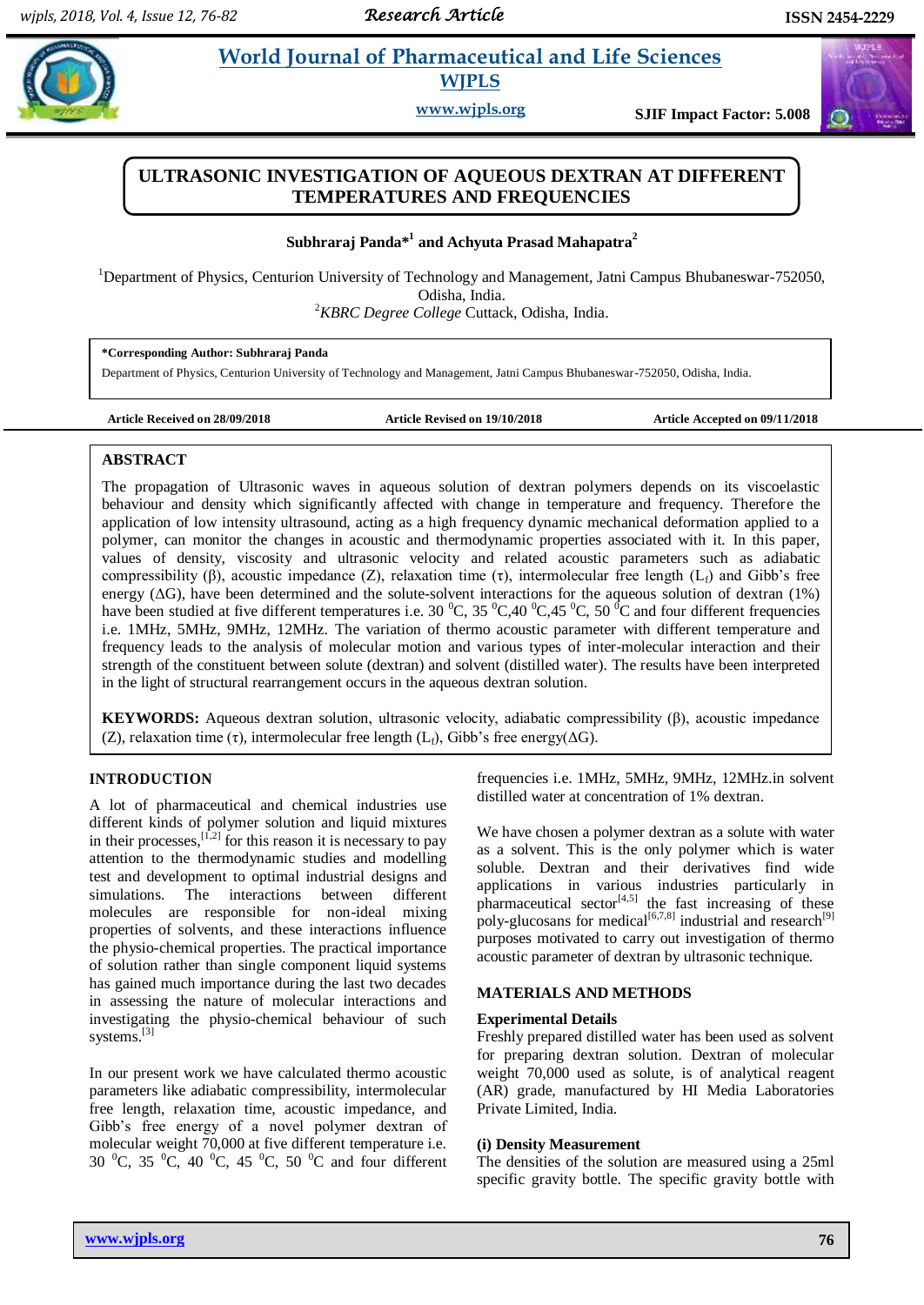the 1% aqueous solution of dextran is immersed in a temperature controlled water bath and density is measured at five different temperatures (30  $^{\circ}$ C, 35  $^{\circ}$ C, 40  ${}^{0}C$ , 45  ${}^{0}C$  & 50  ${}^{0}C$ ) and calculated using standard equation.<sup>[10]</sup>

#### **(ii) Viscosity measurement**

The viscosity of solution is measured using an Oswald"s viscometer calibrated with distilled water. The Oswald"s viscometer with the polymer solution is immersed in a temperature controlled water bath. The time of flow was measured using a racer stop watch with an accuracy of 0.01 second at above mentioned temperatures and calculated using standard equation.<sup>[10]</sup>

#### **(iii) Velocity Measurement**

The ultrasonic interferometer used for measuring velocity have been calibrated by taking some standard liquid. The velocity of aqueous solution of Dextran (1%) have been measured at four different frequencies i.e. 1MHz, 5MHz, 9MHz, 12MHz. using multi-frequency ultrasonic interferometer (Model M-84) supplied by M/s Mittal Enterprises, New Delhi. The measuring cell of interferometer is a specially designed double walled vessel with provision for temperature constancy. An electronically operated digital constant temperature bath (Model SSI-03spl) supplied by M/s Mittal Enterprises, New Delhi, operating in the temperature range  $-10$  °C to 85 <sup>o</sup>C with an accuracy of  $\pm$  0.1<sup>o</sup>C has been used to circulate water through the outer jacket of the double walled measuring cell containing the experimental liquid. The velocity of aqueous solution of Dextran (1%) have been measured at above mentioned temperatures**.**

#### **Theoretical Aspect**

#### **(i) Adiabatic Compressibility (β)**

The adiabatic compressibility is the fractional decrease of volume per unit increase of pressure, when no heat flows in or out. It is calculated from the speed of sound and the density  $(\rho)$  of the medium by using the equation of Newton Laplace as:

$$
\beta = 1/U^2 \cdot \rho \cdots \cdots \cdots \cdots \cdots \cdots \cdots \cdots \cdots \cdots (1)
$$

#### **(ii) Acoustic impedance (***Z***)**

The specific acoustic impedance is given by,

*Z* = U.ρ -------------------------------- (2) Where "U" and "ρ" are velocity and density of Dextran solution.

#### **(iii) Relaxation time (τ)**

Relaxation time is the time taken for the excitation energy to appear as translational energy and it depends on temperature. The relaxation time can be calculated from the relation,

τ = **------------------------** (3)

#### **(iv) Intermolecular free length (Lf)**

The intermolecular free length is the distance between the surfaces of the neighbouring molecules. It is calculated by using the relation:

$$
L_f = \frac{K_T}{U\rho^{1/2}} \dots \dots \dots \dots \dots \dots \dots \dots \dots \dots \dots \dots \dots \quad (4)
$$

Where  $K_T$  is the temperature dependent constant.

#### **(v) Gibb's free energy (ΔG)**

The Gibb"s free energy is calculated by using the relation  $\Delta G = kT \ln (kT\tau/h)$  ---------------- (5)

Where,  $\tau$  is the viscous relaxation time, ' $T'$  is the absolute temperature; 'k' is the Boltzmann's constant and '*h*' is the Planck's constant.

#### **RESULTS AND DISCUSSION**

The density and viscosity of aqueous dextran at temperature 303K, 308K, 313K, 318K and 323K are represented in Table-1.

| Table 1: The experimental values of density $(\rho)$ and |  |  |  |  |
|----------------------------------------------------------|--|--|--|--|
| viscosity (n) at 303K, 308K, 313K and 318K of            |  |  |  |  |
| aqueous solution of Dextran.                             |  |  |  |  |

| T in   | Density( $\rho$ )<br>Kg.m <sup>3</sup> | Viscosity( $\eta$ ) $10^{-3}$ |
|--------|----------------------------------------|-------------------------------|
| kelvin |                                        | N.s.m <sup>2</sup>            |
| 303    | 1000.827                               | 0.991                         |
| 308    | 999.212                                | 0.890                         |
| 313    | 996.998                                | 0.809                         |
| 318    | 994.597                                | 0.748                         |
| 323    | 991.621                                | 0.713                         |

**Table 2: Values of ultrasonic velocity (U) and adiabatic compressibility (β) at 303K, 308K, 313K, 318K and 323K of aqueous solution of Dextran (1%) at different frequencies.**

| T in kelvin |         |         | Velocity(U) $ms-2$ |                  | Adiabatic compressibility( $\beta$ ) ( $10^{10}$ m <sup>2</sup> N <sup>-1</sup> ) |       |       |                   |
|-------------|---------|---------|--------------------|------------------|-----------------------------------------------------------------------------------|-------|-------|-------------------|
|             | 1MHz    | 5MHz    | 9MHz               | $12 \text{ MHz}$ | 1MHz                                                                              | 5MHz  | 9MHz  | $12 \mathrm{MHz}$ |
| 303         | 1520.00 | 1516.00 | 1514.00            | 1519.00          | 1.521                                                                             | 1.517 | 1.515 | 1.520             |
| 308         | 1528.47 | 1523.00 | 1521.00            | 1526.00          | 1.527                                                                             | 1.522 | 1.520 | 1.525             |
| 313         | 1538.33 | 1532.75 | 1528.00            | 1535.00          | 1.534                                                                             | 1.528 | 1.523 | 1.530             |
| 318         | 1545.27 | 1540.00 | 1538.00            | 1542.00          | 1.537                                                                             | 1.532 | 1.530 | 1.534             |
| 323         | 1552.00 | 1548.00 | 1543.50            | 1550.00          | 1.539                                                                             | 1.535 | 1.531 | 1.537             |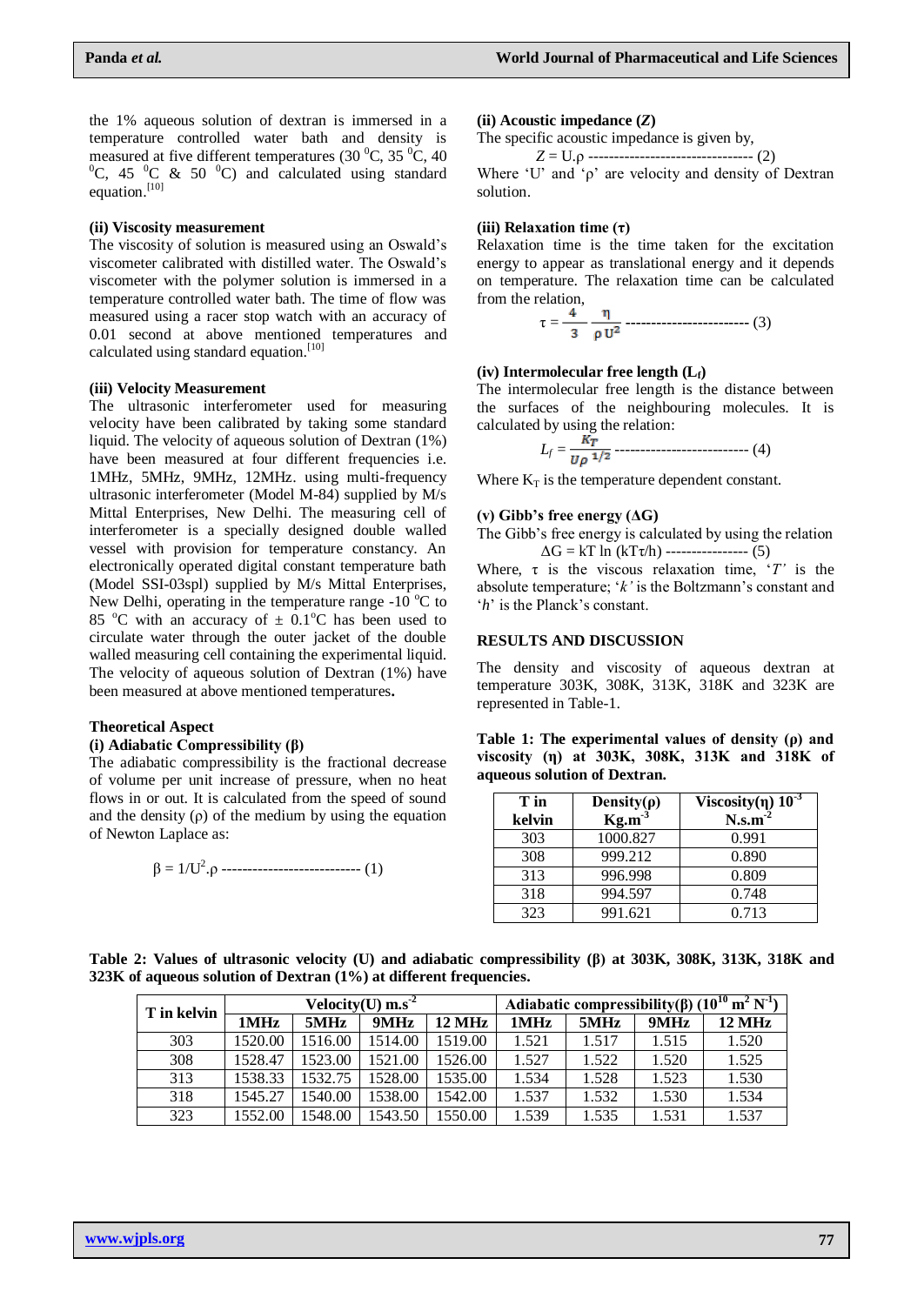| T in kelvin | Acoustic impedance $(Z)$ ( $\times 10^4$ kg·m <sup>2</sup> ·s <sup>-1</sup> | Relaxation time( $\tau$ )( $\overline{x}$ 10 <sup>10</sup> )s |       |        |       |       |       |        |
|-------------|-----------------------------------------------------------------------------|---------------------------------------------------------------|-------|--------|-------|-------|-------|--------|
|             | 1MHz                                                                        | 5MHz                                                          | 9MHz  | 12 MHz | 1MHz  | 5MHz  | 9MHz  | 12 MHz |
| 303         | 1.521                                                                       | 1.517                                                         | 1.515 | 1.520  | 5.712 | 5.742 | 5.757 | 5.720  |
| 308         | 1.527                                                                       | 1.522                                                         | 1.520 | 1.525  | 5.085 | 5.122 | 5.135 | 5.101  |
| 313         | 1.534                                                                       | 1.528                                                         | 1.523 | 1.530  | 4.570 | 4.604 | 4.632 | 4.590  |
| 318         | 1.537                                                                       | 1.532                                                         | 1.530 | 1.534  | 4.200 | 4.229 | 4.240 | 4.218  |
| 323         | 1.539                                                                       | 1.535                                                         | 1.531 | 1.537  | 3.978 | 3.999 | 4.022 | 3.988  |

**Table 3: Values of Acoustic impedance (***Z***) and Relaxation time (τ) 303K, 308K, 313K, 318K and 323K of aqueous solution of Dextran (1%) at different frequencies.**

**Table 4: Values of Intermolecular free length (Lf) and ultrasonic Gibb's free energy (ΔG) 303K, 308K, 313K, 318K and 323K of aqueous solution of Dextran (1%) at different frequencies.**

| T in kelvin |       |       |       | Intermolecular free length( $L_f$ )( $10^{-10}$ m) | Gibb's free energy( $\Delta G$ )( $\overline{x10^{-20}$ K.J.mol <sup>-1</sup> ) |        |        |                  |
|-------------|-------|-------|-------|----------------------------------------------------|---------------------------------------------------------------------------------|--------|--------|------------------|
|             | 1MHz  | 5MHz  | 9MHz  | 12 MHz                                             | 1MHz                                                                            | 5MHz   | 9MHz   | $12 \text{ MHz}$ |
| 303         | 4.126 | 4.137 | 4.142 | 4.129                                              | 233.04                                                                          | 234.00 | 234.48 | 233.28           |
| 308         | 4.142 | 4.157 | 4.163 | 4.149                                              | 218.43                                                                          | 219.76 | 220.24 | 219.03           |
| 313         | 4.156 | 4.171 | 4.184 | 4.165                                              | 204.97                                                                          | 206.33 | 207.50 | 205.78           |
| 318         | 4.178 | 4.192 | 4.197 | 4.186                                              | 195.15                                                                          | 196.45 | 196.95 | 195.96           |
| 323         | 4.201 | 4.212 | 4.224 | 4.206                                              | 190.73                                                                          | 191.73 | 192.86 | 191.23           |



**Fig. 1: Variation of ultrasonic velocity with temperature.**



**Fig. 2: Variation of ultrasonic velocity with frequency.**

Measurements of density and viscosity in liquid solutions gives some reliable information in the study of molecular interaction. The viscosity and density gives the strength of molecular interaction between the interacting molecules. Dispersion, induction and dipolar forces which are operated by the density and viscosity, these forces are responsible for the existence of specific interactions in the interacting molecules leading to the decrease with increase in temperature indicates thermal energy of the system. This causes an increase in volume and hence decrease in density and viscosity as in table-1.

Figure 1 contains the plot of ultrasonic velocity versus molar concentration. It is observed that ultrasonic velocity increases with increase in temperature indicating association in the constituent. The electrons surrounding the nucleus in the atom of each dextran molecule are symmetrical, distributed round the nucleus. According to London these electrons are in continuous and rapid motion with respect to the nucleus due to increase in temperature and hence it is possible that at any instant, the electron density round the nucleus may be concentrated in the other region of the same molecule. This results in an unsymmetrical distribution of the electron density round the nucleus and hence temporary dipole are induced the permanent dipoles are present in the water molecules. Thus there is dipole-induced dipole interaction between constituents.<sup>[11,12]</sup>

The stronger dipole-induced dipole interaction between the unlike molecules are responsible for the association. Interstitial accommodation, induction and London dispersion forces in dextran molecules may leads association in the constituents.

The relaxation time as well as the intermolecular free lengths are properties of liquid solutions which mainly affect the ultrasonic velocity. The velocity decreases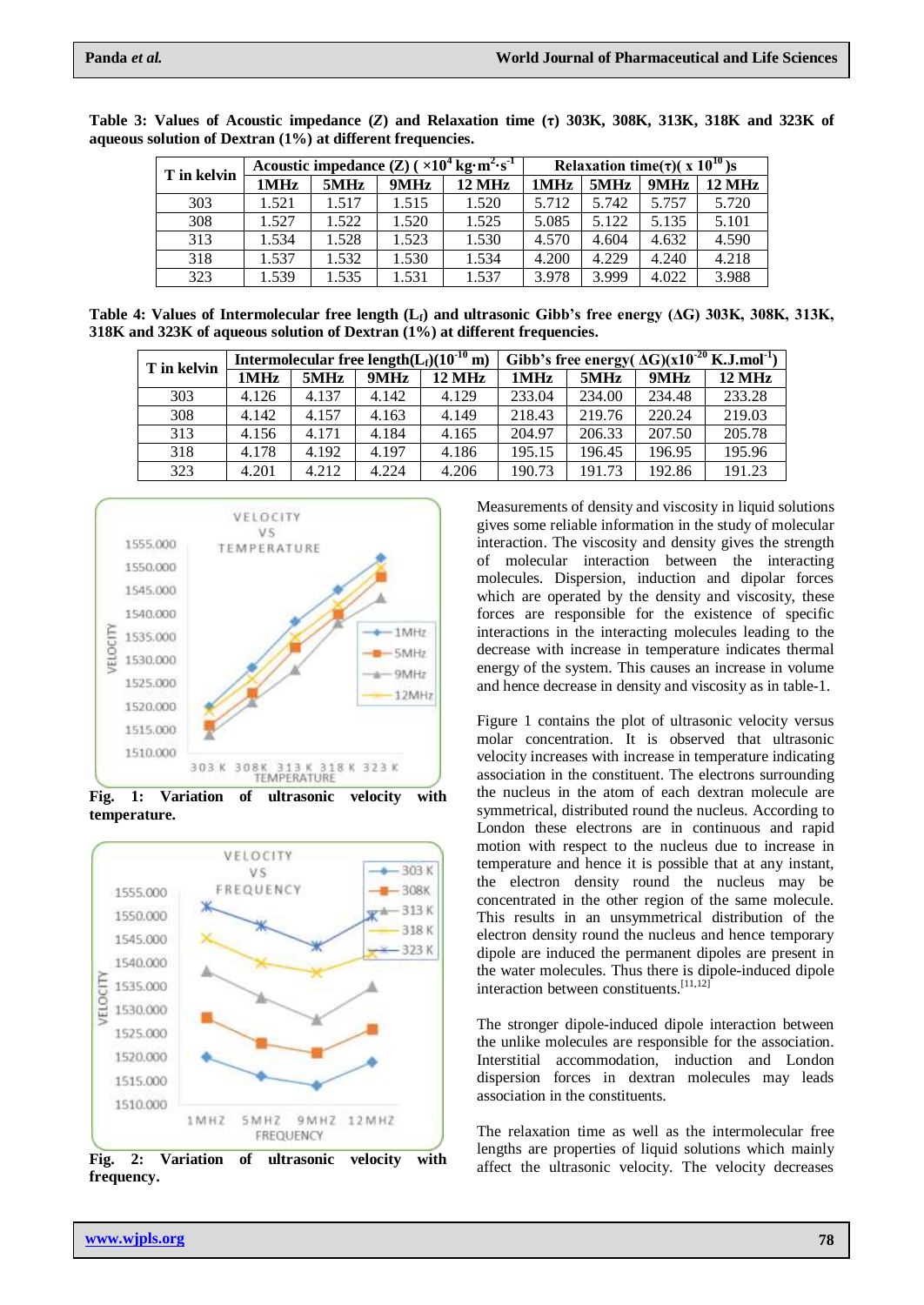with the increase of frequency up to 9MHz but at higher frequency (12MHz) the result is reversed due to highly vibration of the molecules at their equilibrium position. . This is confirmed by the fact that both relaxation time increase slowly figure-10 and free length with the increase of frequency figure-8. Since the association of the interacting molecules varies with the frequency of the ultrasonic wave. [13]



**Fig. 3: Variation of adiabatic compressibility with temperature.**



**Fig. 4: Variation of adiabatic compressibility with frequency.**

Adiabatic compressibility decreases with increase in temperature figure3 which indicates strong interaction between solute and solvent molecules. It is a well-known fact that when a solute dissolves in a solvent some of the solvent molecules are attached to the ions (produced from the solute) because of ion-solvent interactions. Since the solvent molecules are oriented in the ionic field (i.e. electrostatic fields of ions) the solvent molecules are more compactly packed in the primary salvation shell as compared to the packing in the absence of the ions, this is the reason why the solvent is compressed by the introduction of ions. Thus, the electro static field of the ions causes compression of the medium giving rise to a phenomenon called electrostriction. Since the solvent molecules are compressed they do not respond any further application of pressure so the solution becomes harder to compress i.e. the compressibility decreases with temperature.<sup>[14]</sup>

The adiabatic compressibility increases (Figure 4), suggests minimum interaction between dextran and water molecules. Adiabatic compressibility is given by the relation,  $\beta = 1/U^2 \rho$ . Which shows that as frequency increases, velocity decreases at a particular density and hence adiabatic compressibility increases and at higher frequency the interaction is reversed. This also confirms the fact that free length increases (figure-8), with the increase in frequency.<sup>[15]</sup>



**Fig. 5: Variation of acoustic impedance with temperature.**



**Fig. 6: Variation of acoustic impedance with frequency.**

Acoustic impedance is the ratio of the effective sound pressure at a point to the effective particle velocity at that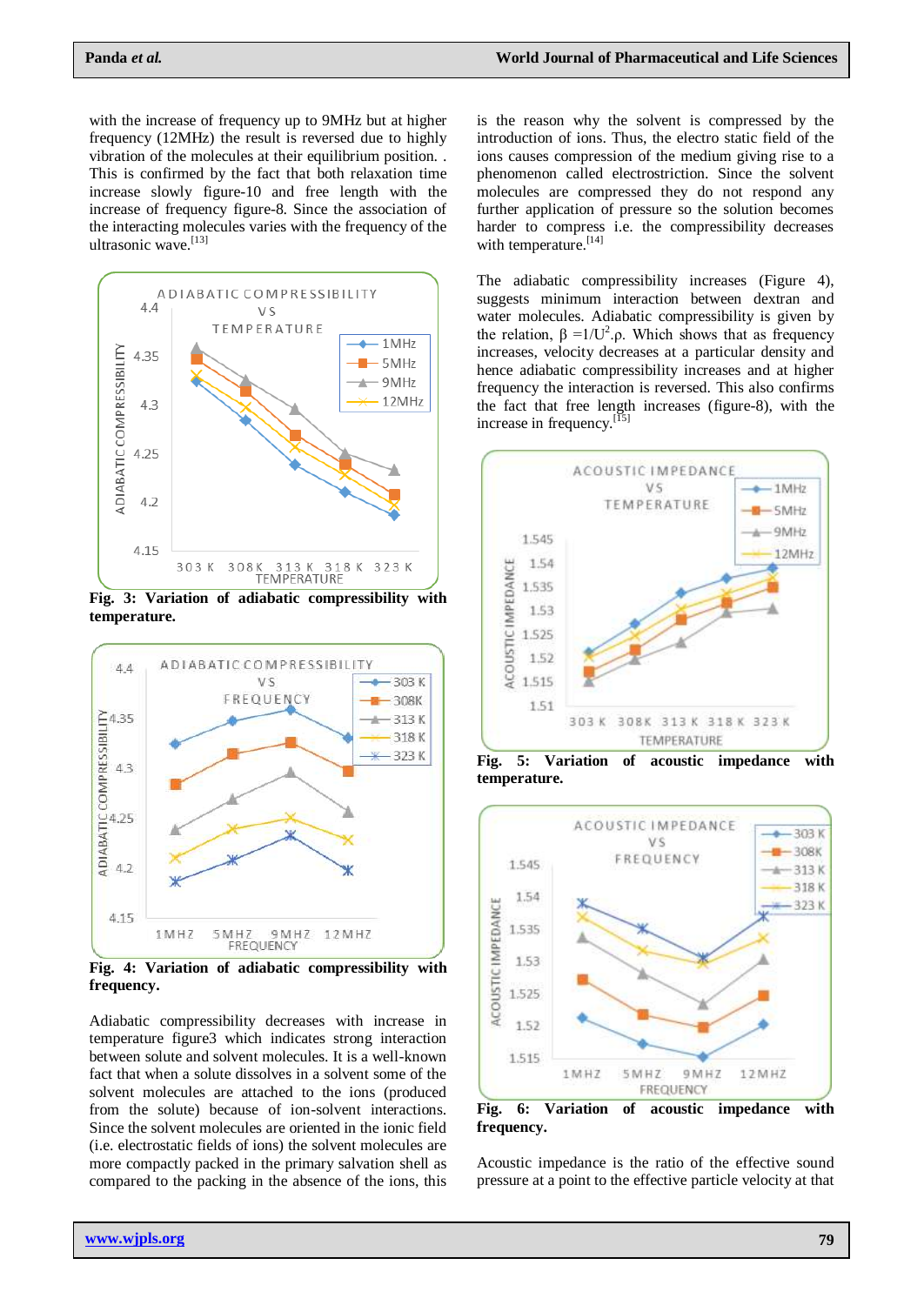point. The pressure is measured by the totality of the forces of dispersion, repulsion, ionic and dipolar.<sup>[16]</sup> In the present Investigation, acoustic impedance increases with increase in temperature [fig-5]. This indicates the possibility of strong molecular interaction between the components of the mixture.

Acoustic impedance decreases with the increase in frequency. This suggests the possibility of weak interaction between solute and solvent molecules. Acoustic impedance is also given by the product of the ultrasonic velocity and density  $Z = U\rho$  and is used for assessing the absorption of sound in a medium.



**Fig. 7: Variation of intermolecular free length with temperature.**



**Fig. 8: Variation of intermolecular free length with frequency.**

Inter molecular free length increases(Fig.7) with increase in temperature [] as the temperature increases it leads to the less order structured and more spacing between the molecules due to increase in thermal energy of the system which increases in volume expansion and hence increase in inter molecular free length.



**Fig. 9: Variation of relaxation time with temperature.**



**Fig. 10: Variation of relaxation time with frequency.**



**Fig. 11: Variation of Gibb's free energy with temperature.**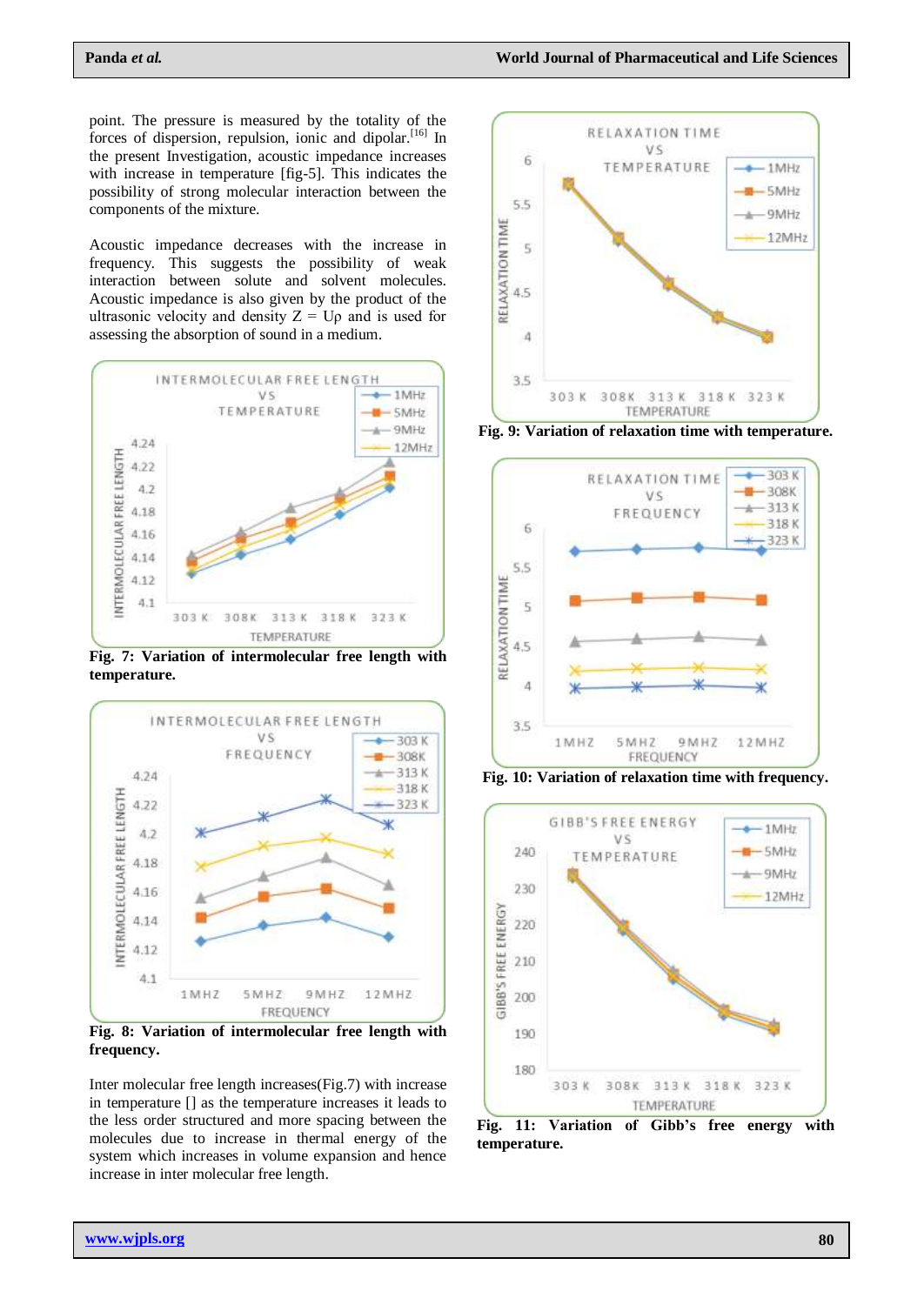

**Fig. 12: Variation of Gibb's free energy with frequency.**

The viscous relaxation time and Gibbs free energy both decreases as temperature increases as shown Fig.9 & fig.11 respectively. With increase in temperature excitation energy increases and hence relaxation time decreases. Further as the kinetic energy of the molecule increases, it takes long time for rearrangement of molecule and this suggests a decrease in Gibb"s free energy.<sup>[17]</sup>

The viscous relaxation time and Gibbs free energy increases with the increase in frequency gradually. An increasing value of viscous relaxation time and Gibbs free energy suggests that the closer approach of unlike molecules is due to hydrogen bonding. The increase in Gibbs free energy suggests shorter time for the rearrangement of molecules in the solution slowly as figure-12. When frequency increases, the energy imparted to the molecules obviously expedites the rearrangement procedure slowly.<sup>[18]</sup>

# **CONCLUSION**

From the experimental measured parameters i.e. density, viscosity and ultrasonic velocity of the aqueous solutions of dextran at different temperatures, thermo-acoustic parameters like, adiabatic compressibility (β), acoustic impedance  $(Z)$ , relaxation time  $(\tau)$ , intermolecular free length (Lf) and Gibb's free energy  $( \Delta G)$ , have been calculated at different temperature and frequency. The results show that the specific solute-solvent interactions play an important role for explaining acoustic parameters. However, any deviation from the usual behaviour is probably due to characteristic structural changes in the respective system.

## **ACKNOWLEDGEMENT**

The first author is sincerely thanks to the HOD and staffs members of department of Physics Centurion University Cuttack and ABIT Cuttack for their logistical support and encouragement.

#### **REFERENCES**

- 1. Md. Nayeem S.K, Rao D Krishna. (Ultrasonic Investigations of Molecular Interaction in Binary Mixtures of Benzyl Benzoate with Isomers of Butanol) Int JP Research and Review, 2014; 3(2): 65-78.
- 2. Chen Hong, Konofagou Elisa E. (The size of blood– brain barrier opening induced by focused ultrasound is dictated by the acoustic pressure.) Journal of Cerebral Blood Flow & Metabolism, 2014; 34(7): 1197.
- 3. Mahapatra A.P., Samal R.K., Samal R.N. and Roy G.S., Evaluation of thermo-viscosity parameters of dextran in polar and nonpolar solvent, *J. Appl. Poly. Sci.,* 2001; 81: 440-452.
- 4. Jeanes A., Haynes W.C., C. Wilham A., Rankin J.C., Melvin E.H., Austin M. J., Cluskey J. E., Fisher B.E., Tsuchiya H.M. and Rist C.E.,Characterization and classification of dextrans from ninety-six strains of bacteria, *J. Am. Chem. Soci.*, 1954; 76: 5041-5052.
- 5. Arond L.H. and Fran H.P., Molecular weight distribution and molecular size of a native dextran, *J. Phys. Chem.,* 1954; 58(11): 953-957.
- 6. Armstrong J.K.,Wenby R.B., Meiselman H.J. and Fisher T.C., The hydrodynamic radii of macromolecules and their effect on red blood cell aggregation, *Biophysical J.,* 2004; 87: 4259-4270.
- 7. Pribush A., Zilberman-Kravits D. and Meyerstein N., The mechanism of the dextran-induced red blood cell Aggregation, *Eur. Biophysical J.,* 2007; 36: 85- 94.
- 8. Barshtein G., Tamir I. and Yedgar S., Red blood cell rouleaux formation in dextran solution: dependence on polym er conform ation. *Eur. Biophysical J.,*  1998; 27: 177-181.
- 9. Castellanos Gil E.E., Iraizoz Colarte A. El., Ghzaoui A., Durand D., Delarbre J.L. and Bataille B., A sugar cane native dextran as an innovative functional excipient for the development of pharmaceutical tablets. *Eur J. Pharmaceut. Biopharmaceutics,* 2008; 68319-329.
- 10. Panda Subhraraj., Mikail Faruqui Md.,Dhal Asit Ku., Gahir Udit Pratap and Bal Tapaswi Ku. "Evaluation of thermo acoustical parameters of dextran with (1n) sodium hydroxide using ultrasonic technique at different temperatures and concentrations" *world journal of pharmacy and pharmaceutical sciences,* 2018; 7(4): 1065-1078.
- 11. Pandey J. D. and Kumar A., Ultrasonic velocity in pure liquids, *J. Pure Appl. Ultrason*, 1994; 16-63.
- 12. Pawar N. R., Chimankar O. P. Bhandakkar V. D. and Padole N. N., Study of binary mixtures of acrylonitrile with methanol at different frequencies, *J. Pure Appl. Ultrason.,* 2012; 49: 11-13.
- 13. Panda Subhraraj, Mahapatra Achyuta Prasad (Study of acoustical parameters of dextran in 2 (M) glycine using ultrasonic technique at different frequencies) Journal of pure and applied Ultrasonics, 2017; 39: 83-87.